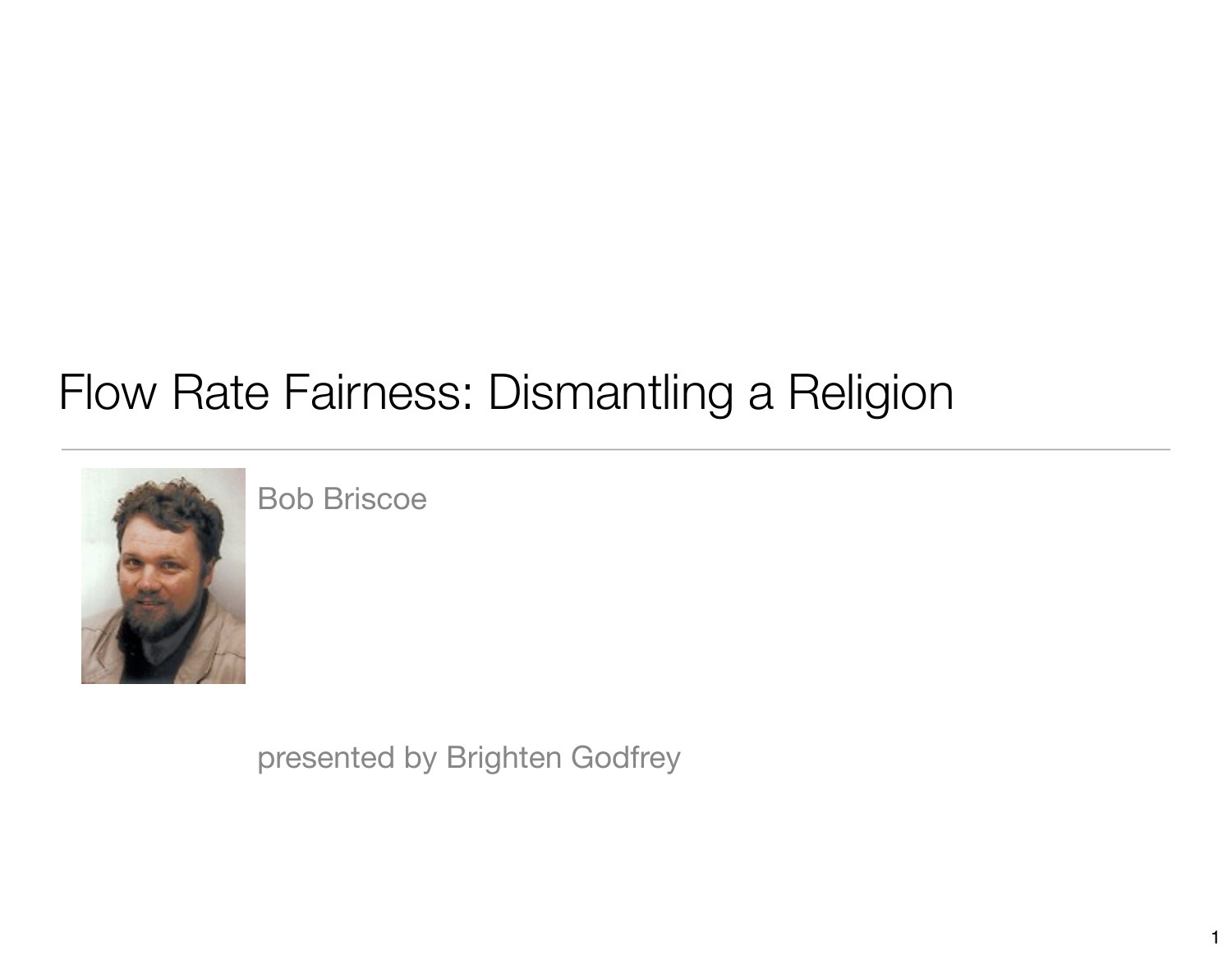## Fairness in networks

- Flow rate equality!
- Easily circumvented
- Doesn't even optimize for any metric of interest



#### Fig. 1: Poppycock.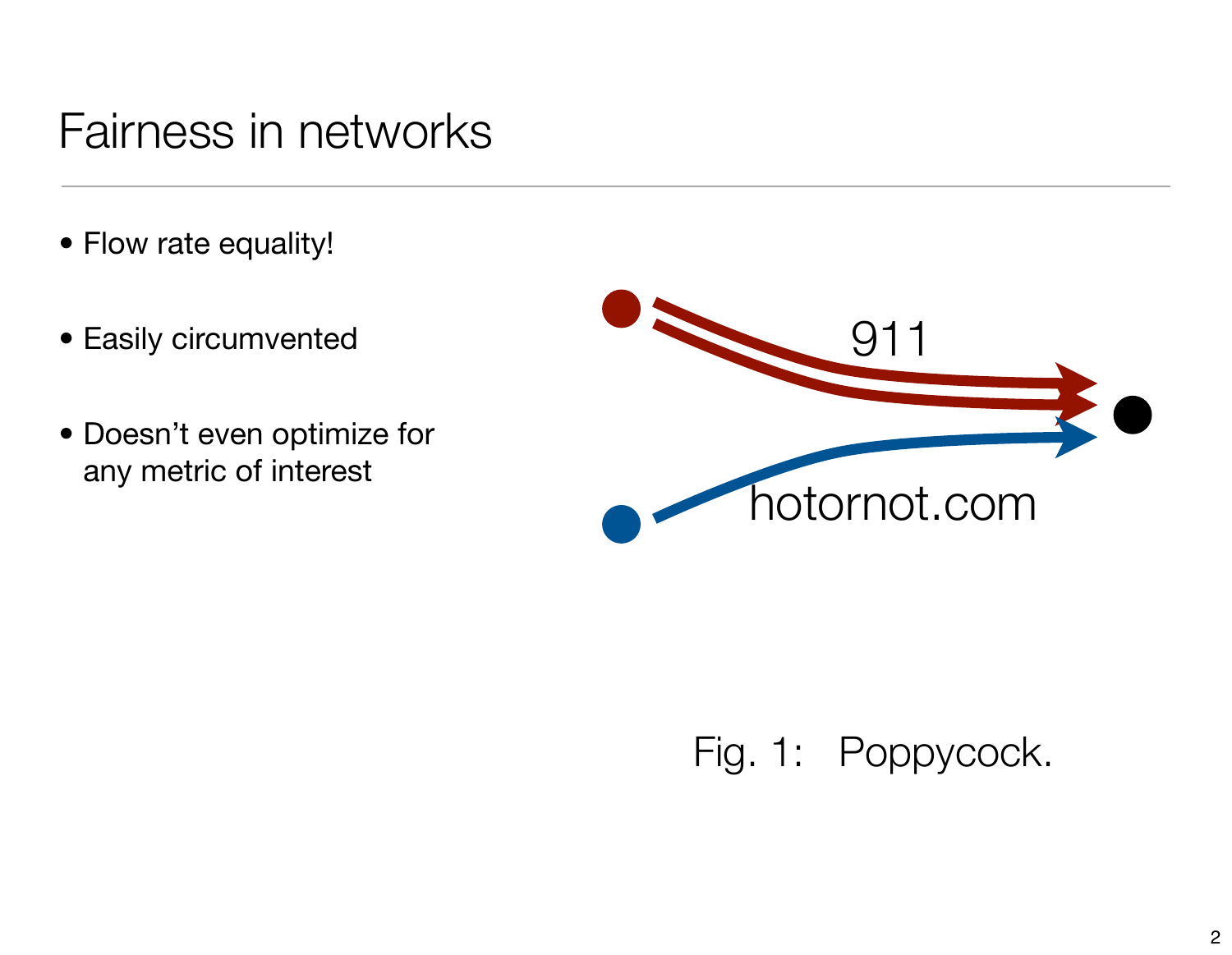#### Fairness in real life

- **Plentiful resources:** use as much as you want
	- e.g. air, advisor's grant money
- **Scarce resources:** pay for what you want
	- price set by market
	- result (under assumptions): socially optimal allocation

Fig. 2. Invisible hand of the market.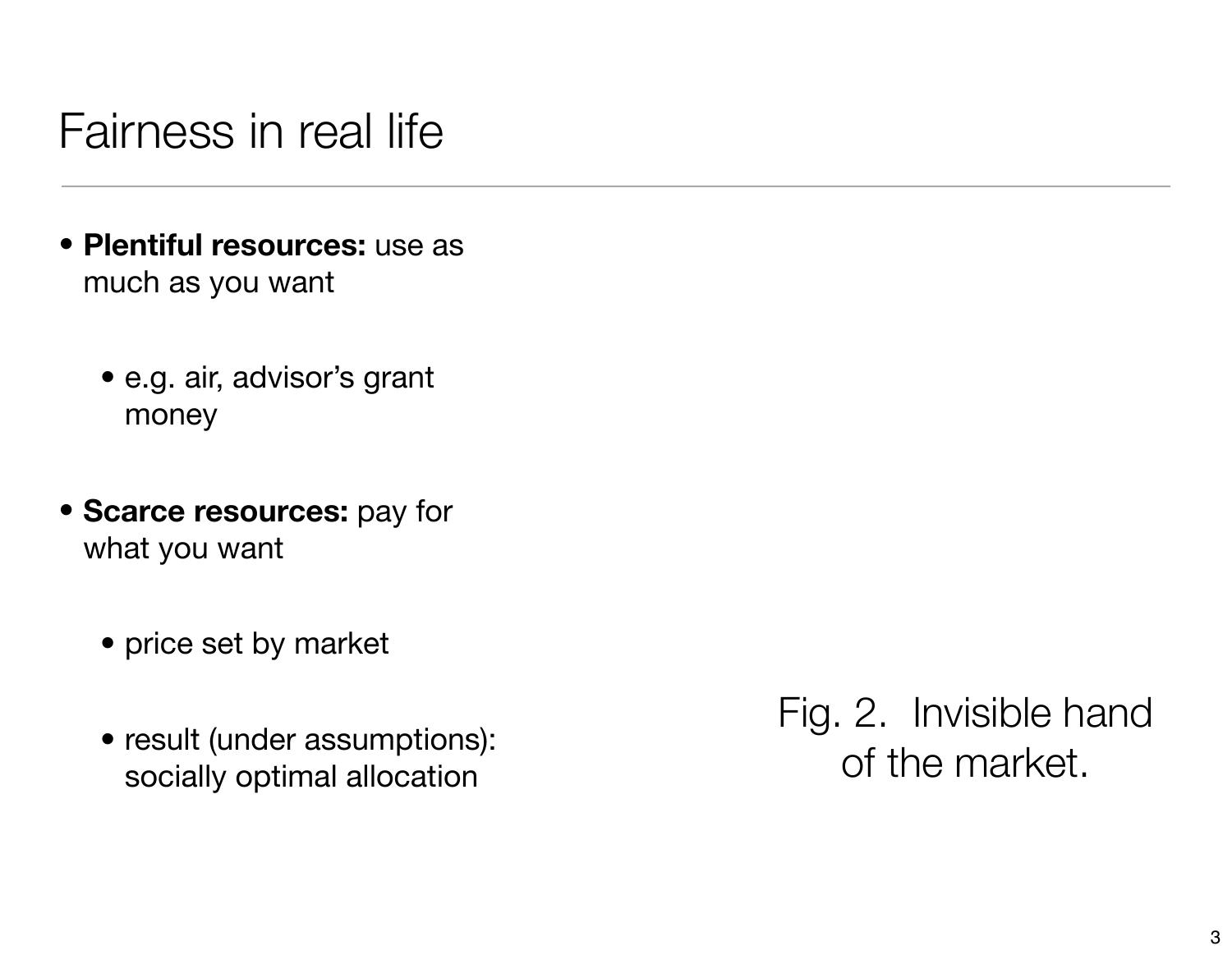#### Four main points

- Flow rate fairness is not useful
- Cost fairness is useful

- Flow rate fairness is hard to enforce
- Cost fairness is feasible to enforce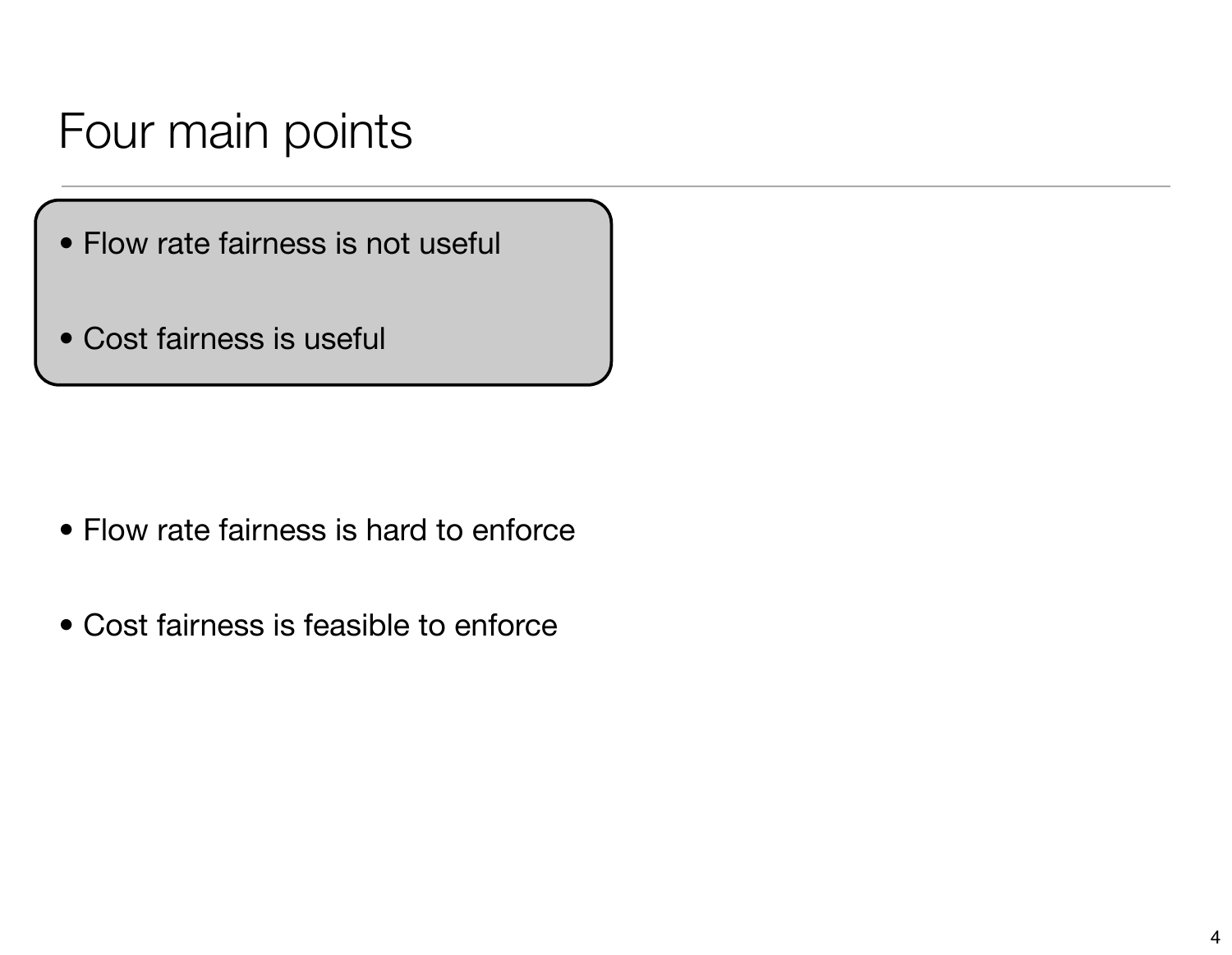## FRF is not meaningful or useful

- It doesn't measure benefits
	- e.g., SMS message vs. a packet of a video stream
- It doesn't measure costs
	- e.g., "parking lot" network: long flow causes significant congestion but is given equal rate by fair queueing
- Therefore, doesn't equalize cost or benefit

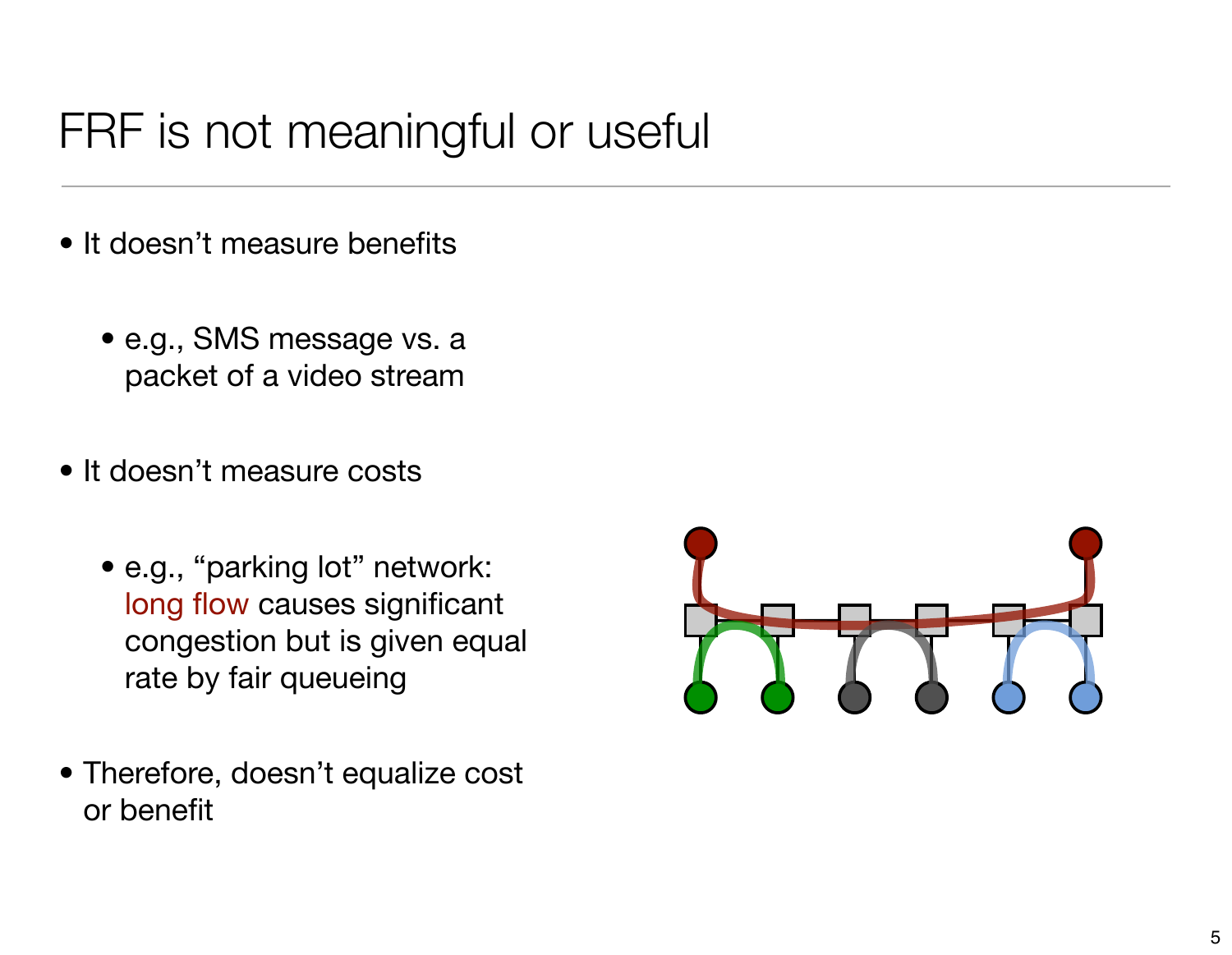## FRF is not meaningful or useful

- Myopic: no notion of fairness across time  $\mathcal{L}$  Final Flow Rate  $\mathcal{L}$   $\mathcal{L}$   $\mathcal{L}$   $\mathcal{L}$   $\mathcal{L}$   $\mathcal{L}$   $\mathcal{L}$   $\mathcal{L}$   $\mathcal{L}$   $\mathcal{L}$   $\mathcal{L}$   $\mathcal{L}$   $\mathcal{L}$   $\mathcal{L}$   $\mathcal{L}$   $\mathcal{L}$   $\mathcal{L}$   $\mathcal{L}$   $\mathcal{L}$   $\mathcal{L}$   $\mathcal{L}$   $\mathcal{L}$
- Example: "TCP-fair" flows
	- Defined to get same aggregate rate as TCP across time
	- But can be smoother
	- So they use less bandwidth when resources are plentiful  $(t_1)$ and more when resources are scarce  $(t_2)$  — hardly "fair"!  $\frac{1}{\sqrt{2}}$  . Schematic showing  $\frac{1}{\sqrt{2}}$  flows cause more congestion flows cause more congestion flows cause more congestion flows cause more congestion flows cause  $\frac{1}{\sqrt{2}}$  $\mathbf{r}$ . A TCP-fair flow is smoother than a TCP-compatible one but that  $\mathbf{r}$

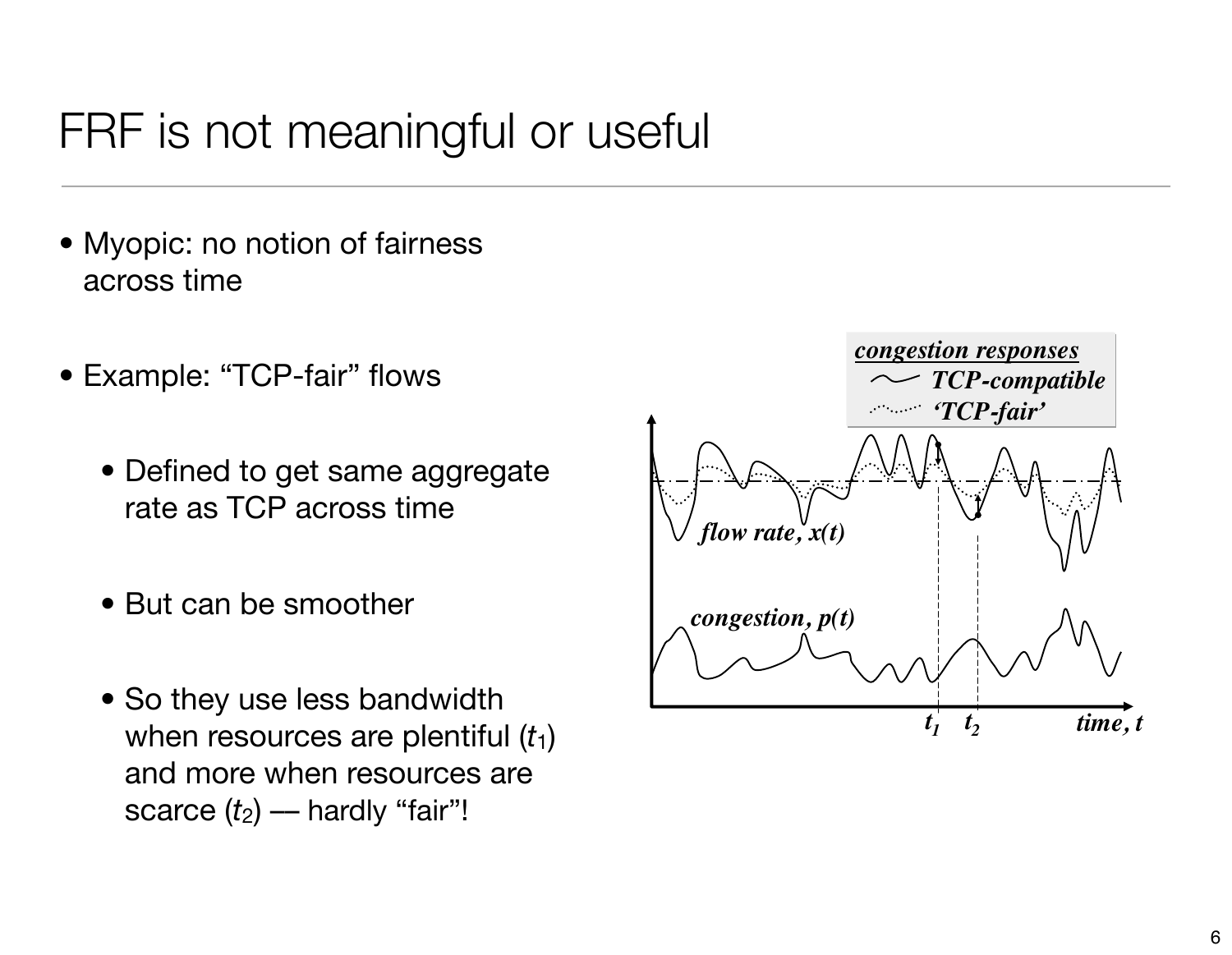## FRF is not meaningful or useful

- In summary, FRF does not optimize utility (except for strange definitions of utility)
- So, even cooperating entities should not want to use it!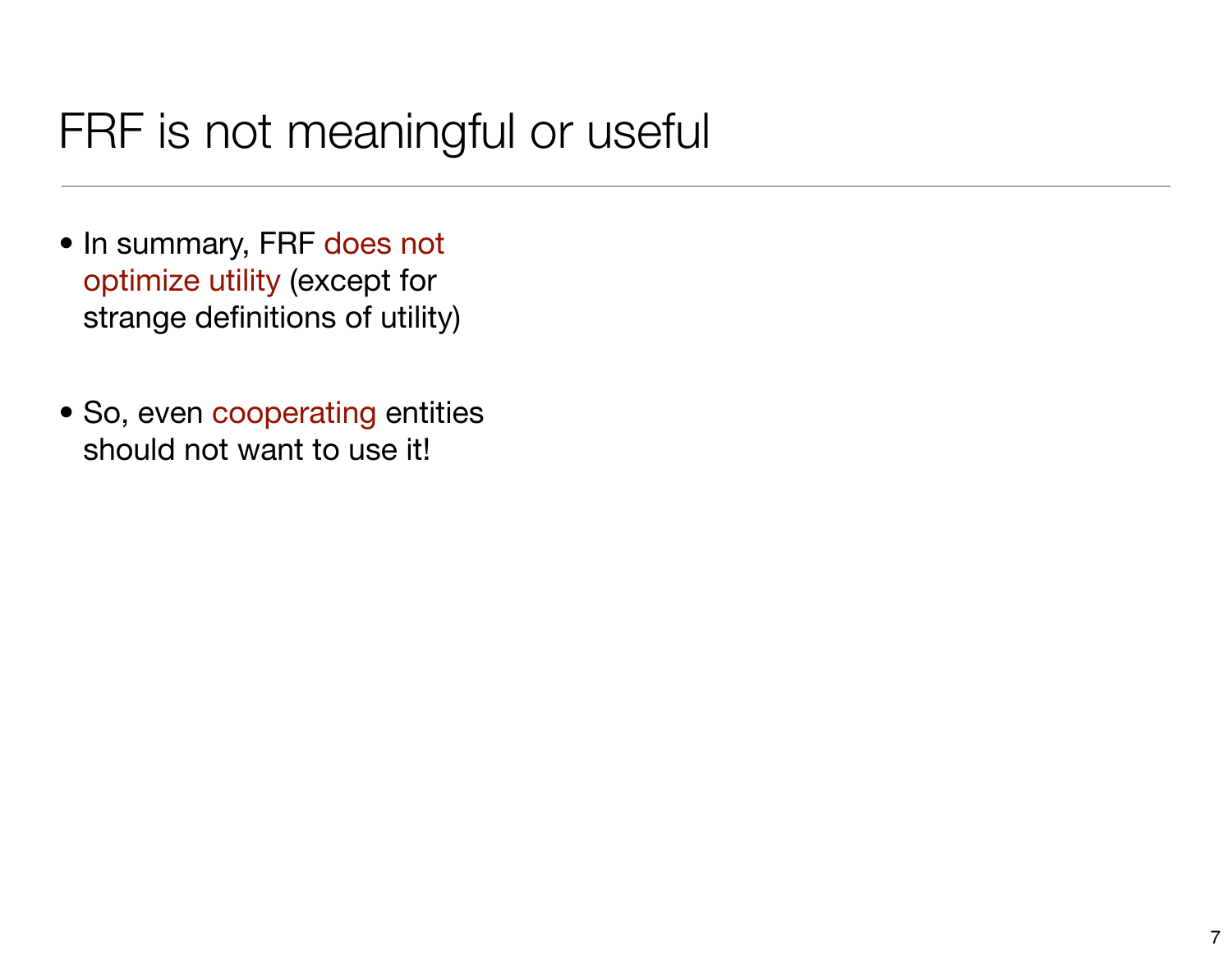#### Cost fairness is useful

- Economic entities pay for the costs they incur
	- Note this is "fair" (in a real-world sense), not "equal"—and that's fine
- In other words, networks charge packets for the congestion they cause
	- Networks can easily lie about congestion!
	- So it's really a market price, not exactly congestion
- Result: senders want to maximize utility; since they are charged, they will seek to balance benefit with cost (utility  $=$  benefit - cost)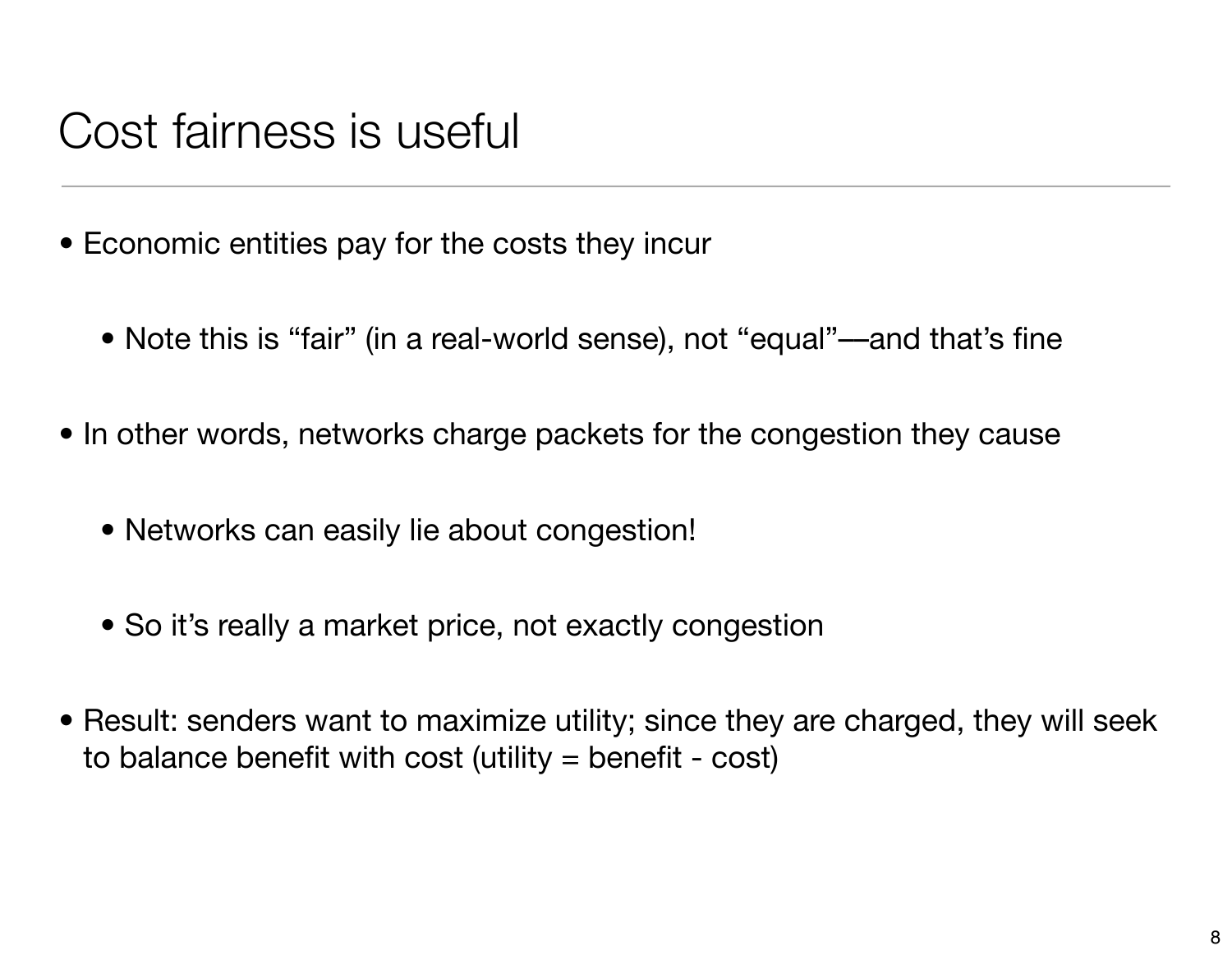## Cost fairness is provably useful

- [Frank Kelly 1997]: Cost fairness maximizes aggregate utility
- i.e.: any different outcome results in suboptimal utility
- Why won't anyone listen to Kelly? Hello??! ... where did everybody go?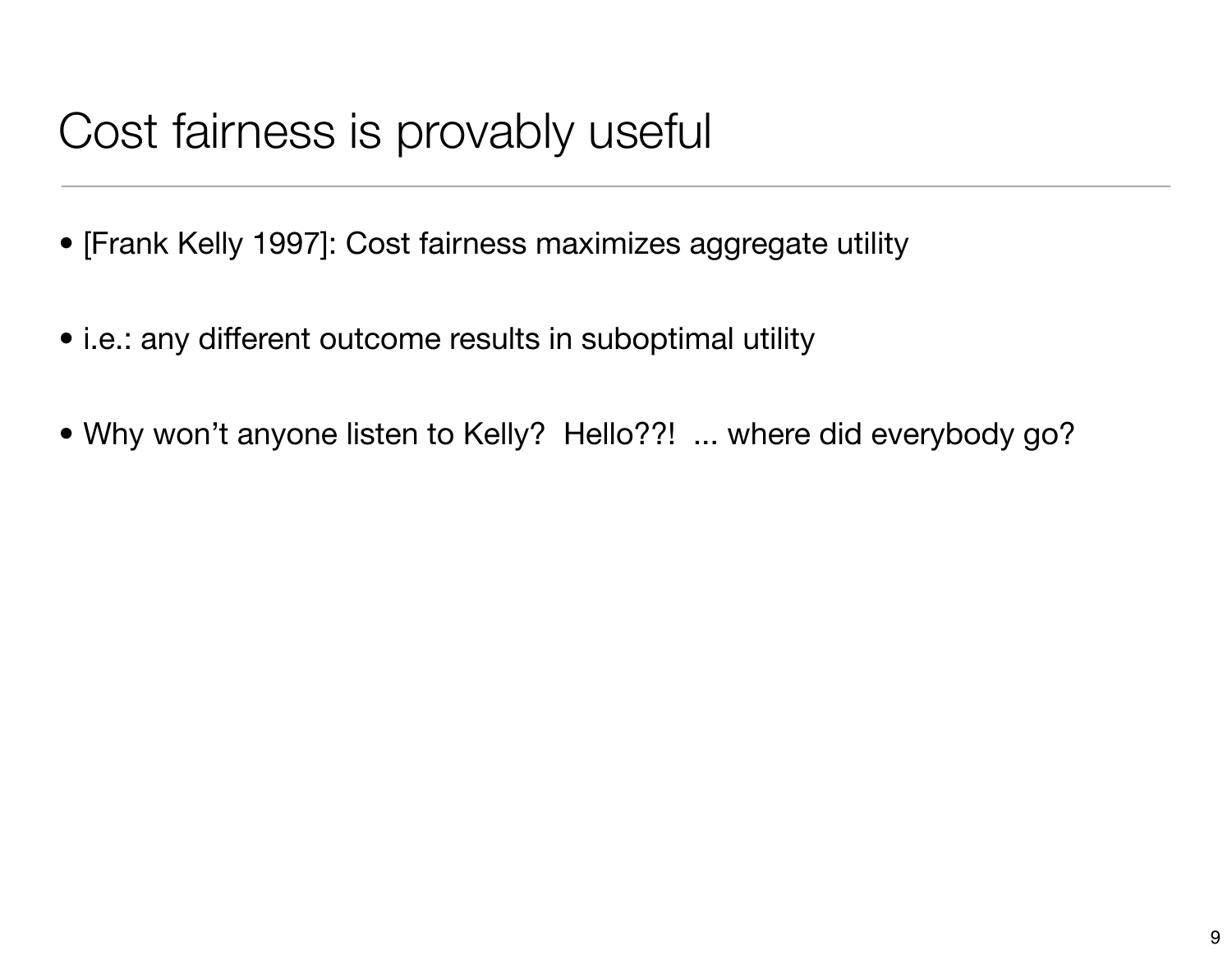# Cost fairness is useful: example [Briscoe '09]

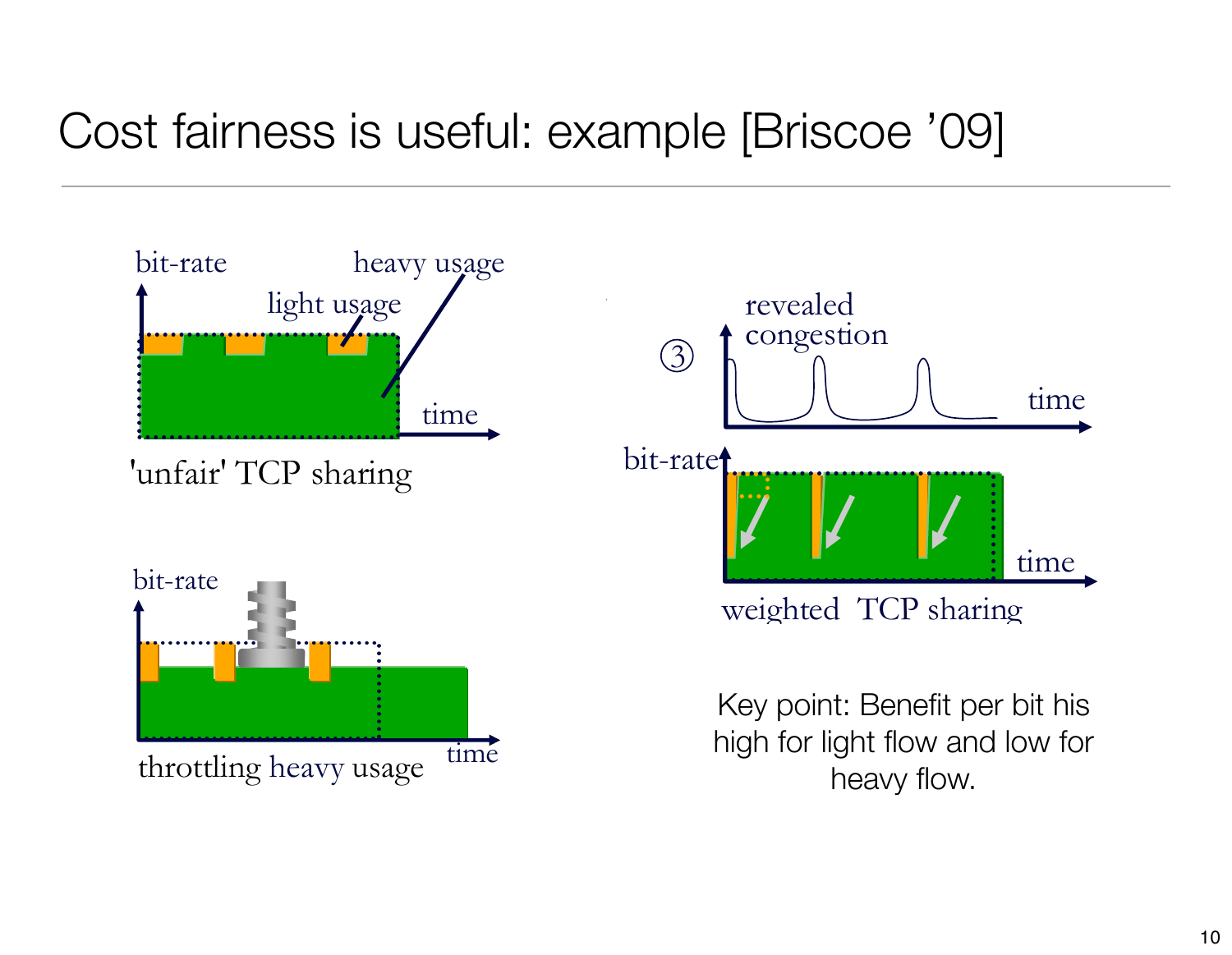## Four main points

- Flow rate fairness is not useful
- Cost fairness is useful

• Flow rate fairness is hard to enforce

• Cost fairness is feasible to enforce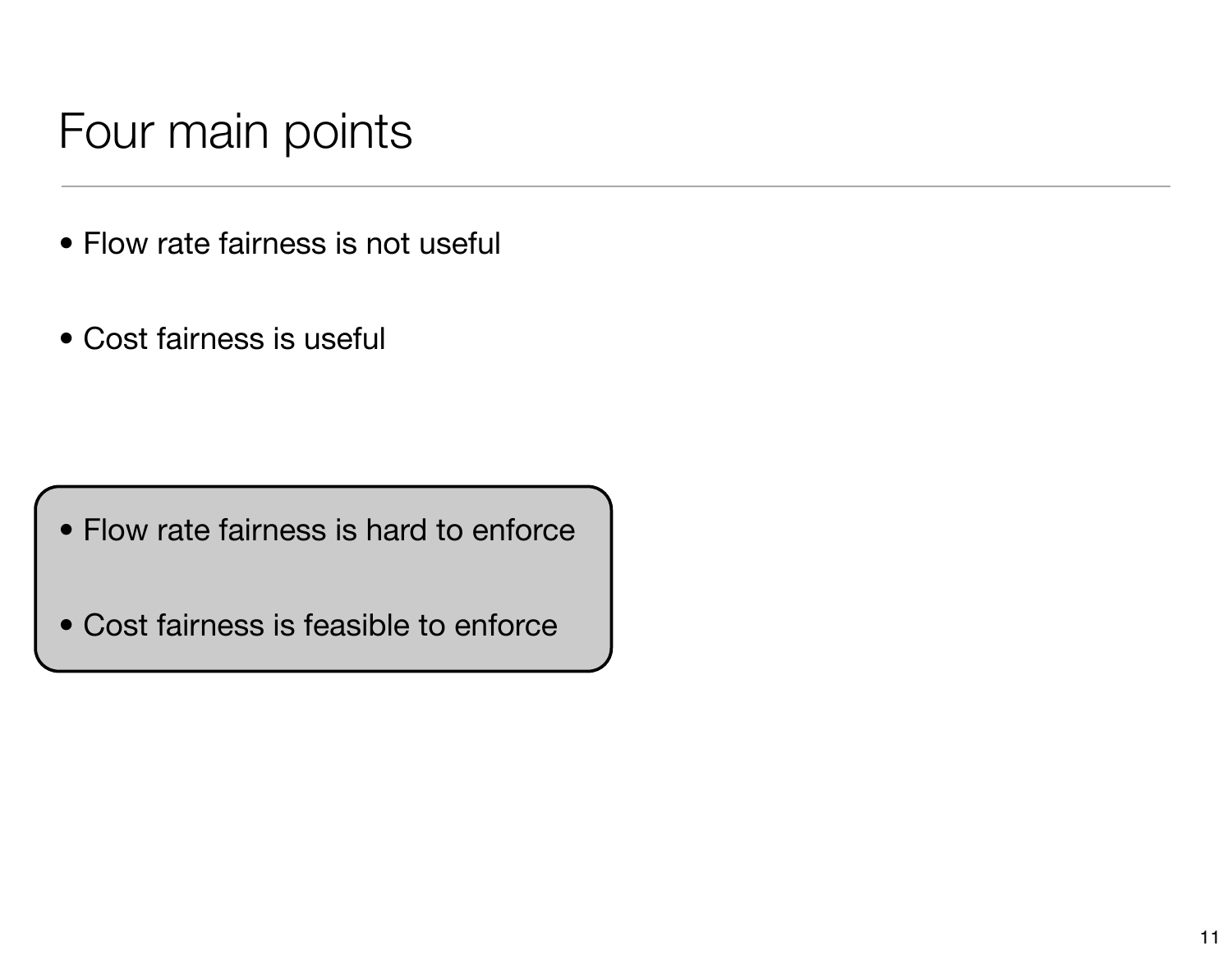#### FRF is hard to enforce

- Just run your flow longer
- Create more flows (sybil attack)
- More TCP flows between same source/destination (web browsers)  $\bullet$  iviore TCP flows between same Once a cost is assigned to congestion that equates to the
- Spoof source IP / MAC address rule. Perhaps some people might be allowed to get more
- Multiple flows to other destinations cause to other comes now  $\overline{\text{C}}$  contracts. For  $\overline{\text{C}}$  $b = \frac{b}{b}$

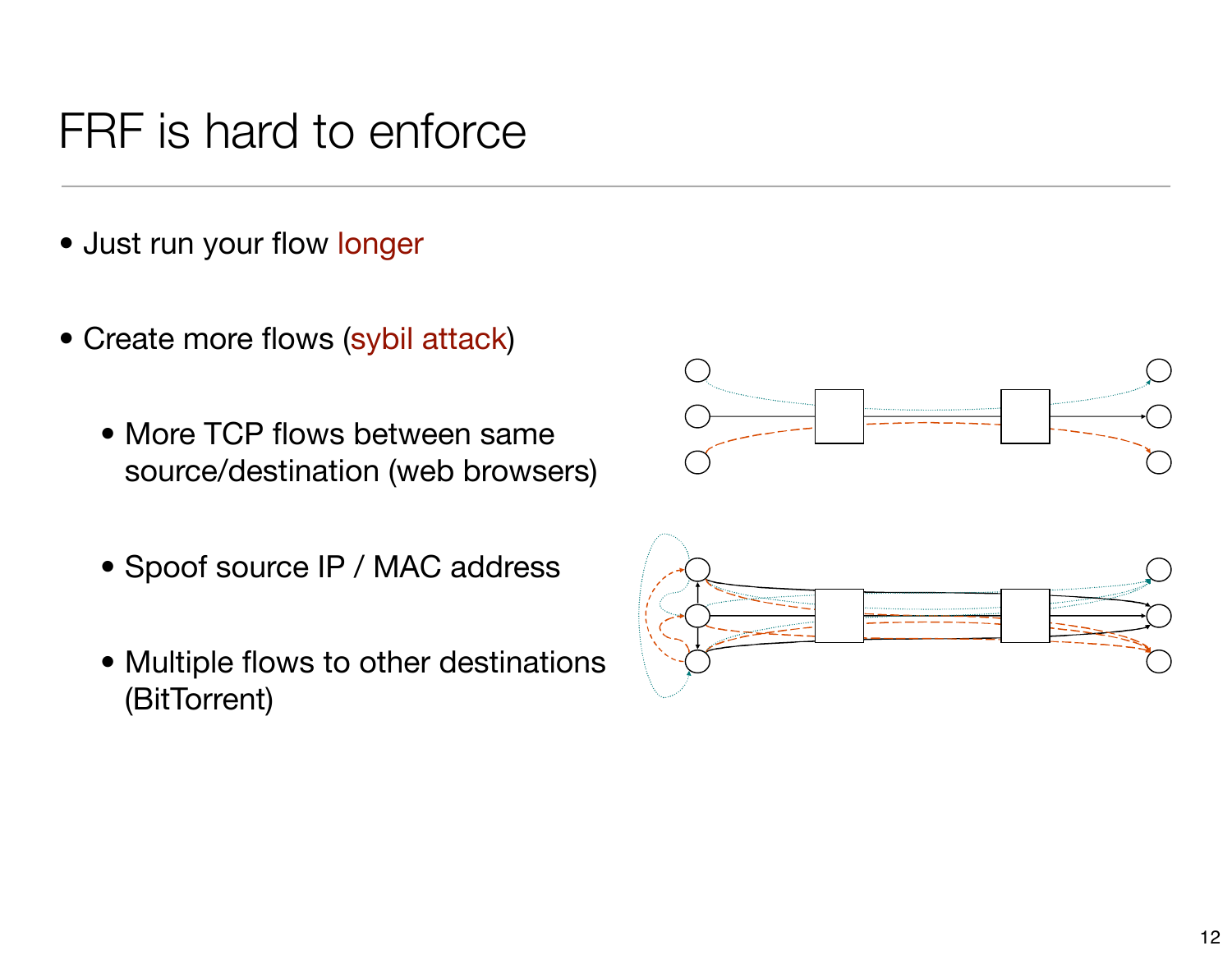#### Cost fairness is feasible to enforce

- You send me a packet; I handle delivery and charge you for it
- How much do I charge? Depends on cost on entire remainder of path!
- The next hop I send it to is going to charge me, so I need to know how much, so I can cover my cost with your payment
- Not the only way of arranging payments, but it is convenient (payments between neighbors that already have an economic relationship

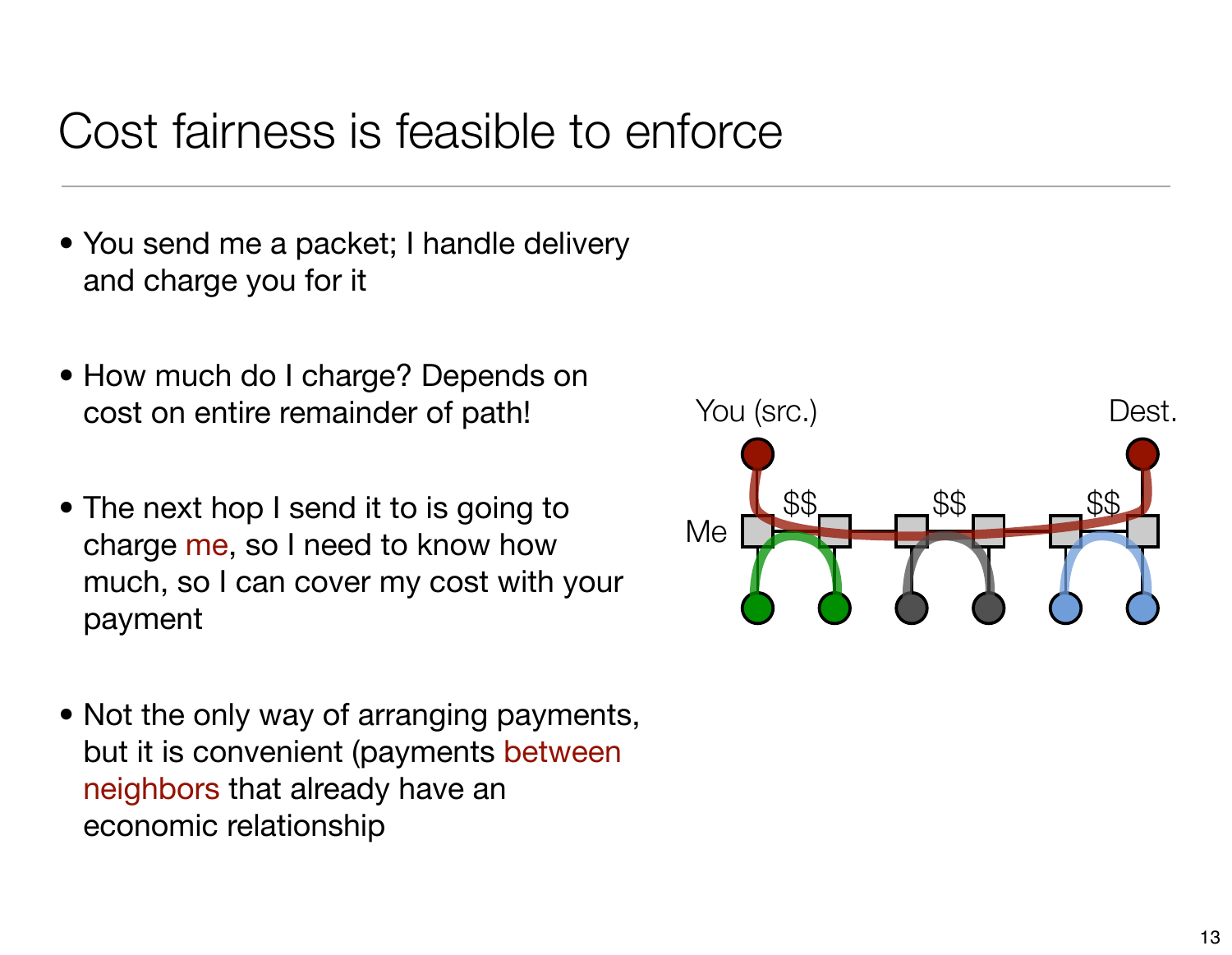# Implementation: Re-Feedback [SIGCOMM'05]

• **Key property:** every hop knows total congestion along downstream path

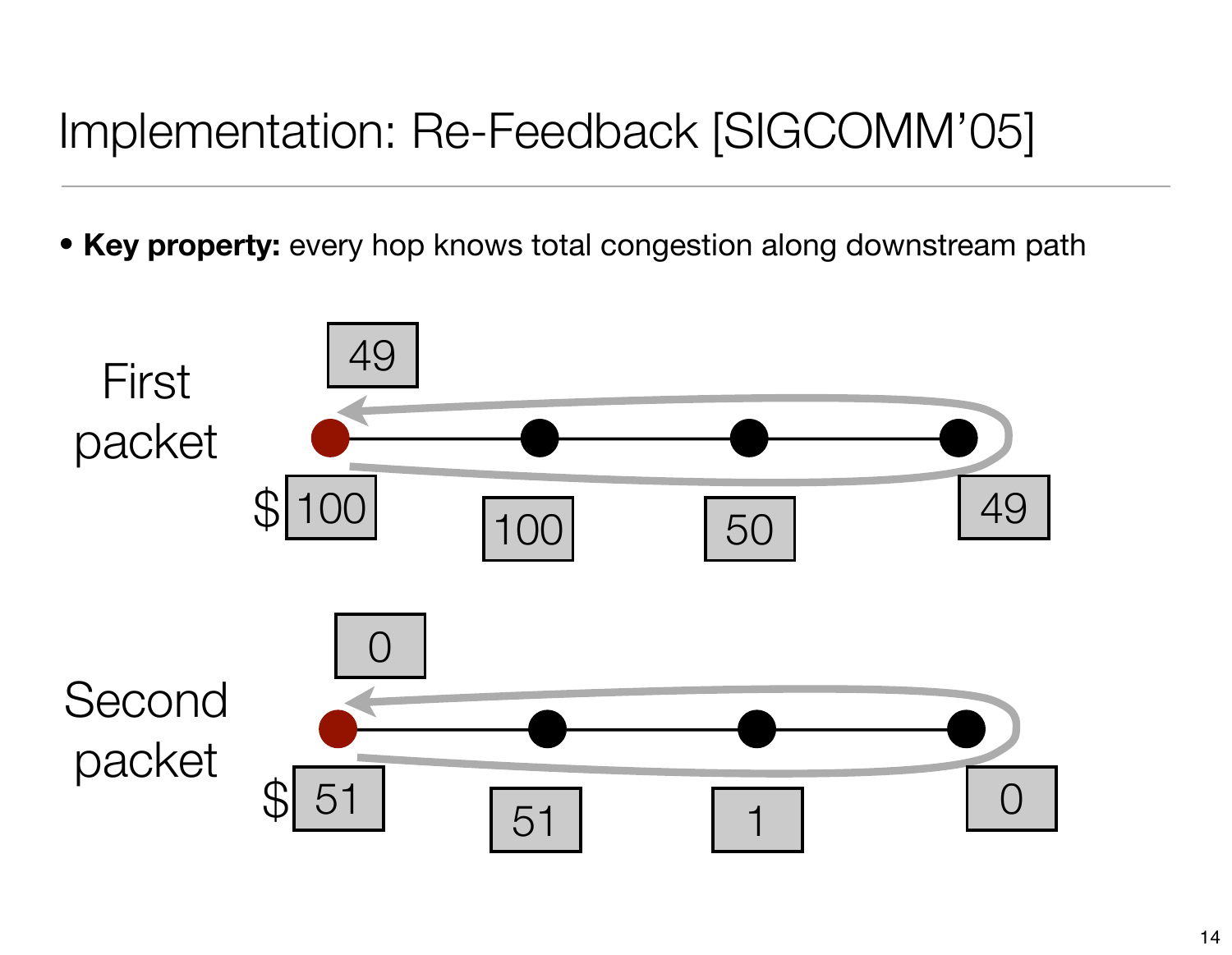#### Other issues

- What about other notions of fairness used simultaneously?
	- That's fine, but in the end someone pays
- User interface
	- Price may be changing quickly
	- Can be fixed by paying for a block of "congestion credits for a month (say)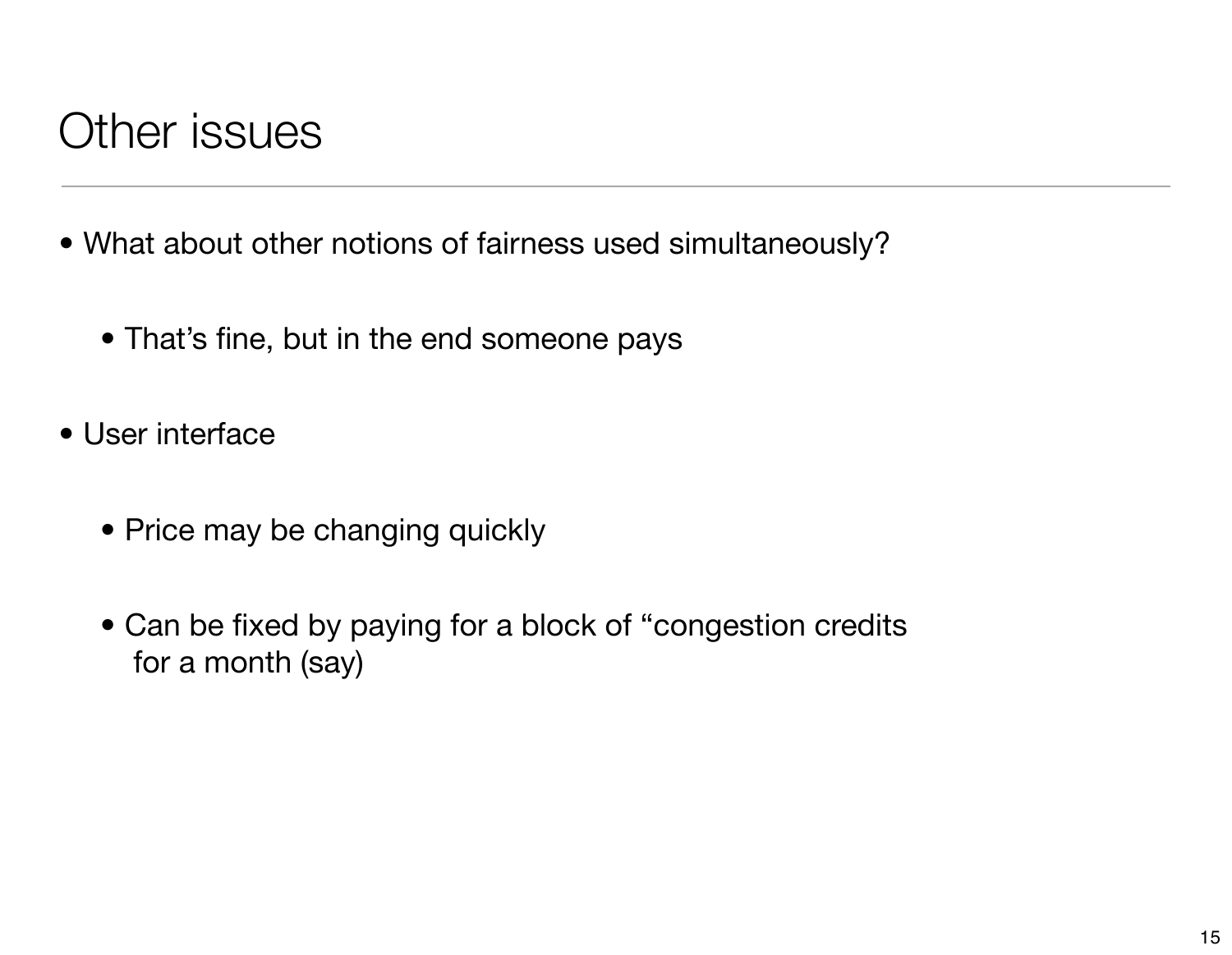## **Conclusion**

- "It just isn't realistic to create a system the size of the Internet and define fairness within the system without reference to fairness outside the system."
- Cost fairness optimizes aggregate utility and is feasible to enforce
- Flow rate fairness does not optimize utility and is not feasible to enforce
	- Cease publication on the topic and stop teaching it in undergraduate courses